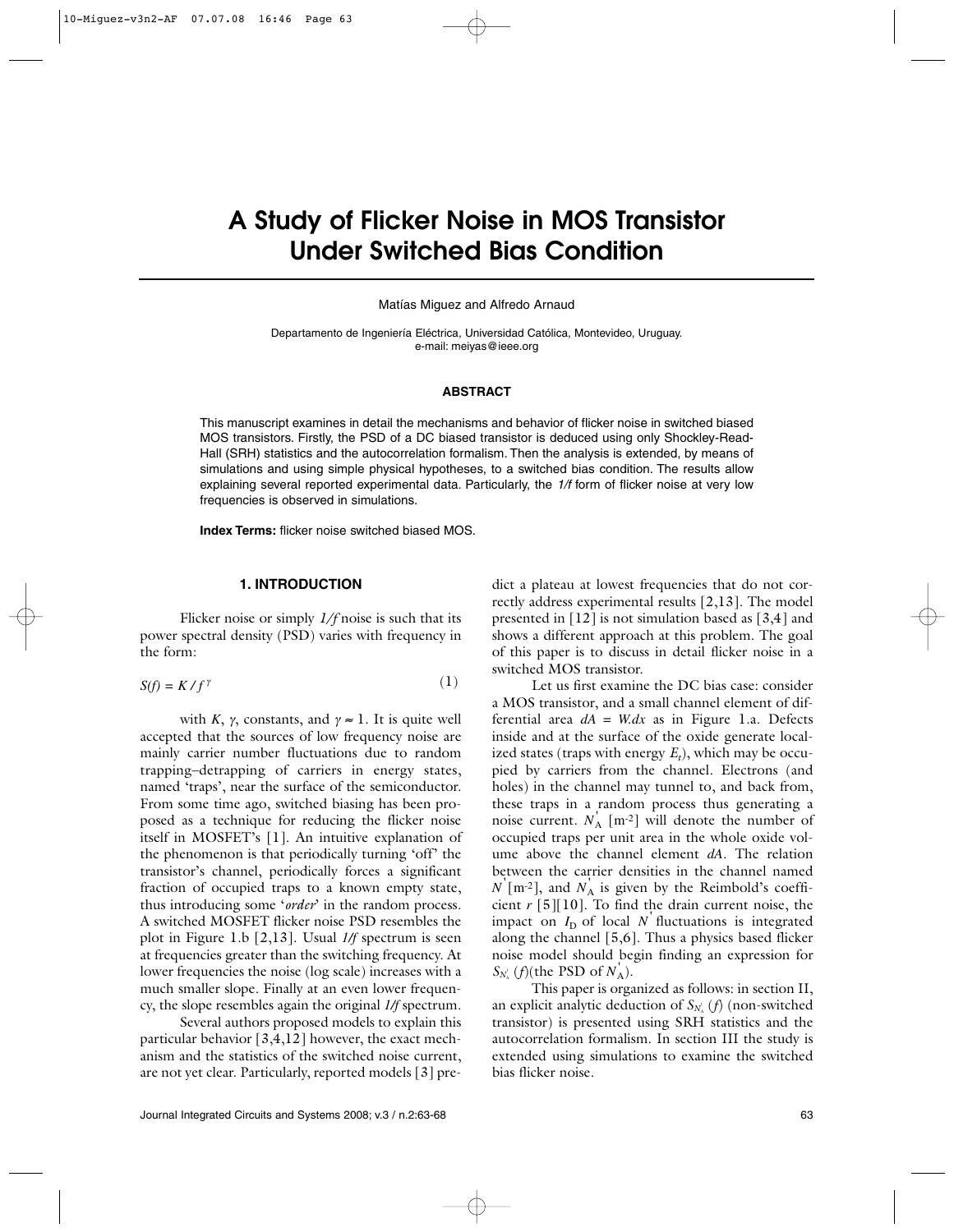

**Figure 1:** a) a channel element dA, and oxide volume dV definition. b) Trapping-detrapping of carriers by oxide traps above dA, produce a noise current which in the case of a switched bias transistor, approximates the PSD of the plot.  $f_c$  switching frequency.

## **2. DEDUCTION OF DC BIASED FLICKER NOISE**

To compute  $S_{N_{\lambda}}(f)$  we start by defining a small *v*olume  $\Delta V = W \, dx \, dz$  as in Figure 1.a.  $N_t$ ,  $N_V \left[ eV^{-1} \cdot m^{-3} \right]$ are respectively, the volume density of traps and occupied traps, inside ∆*V*, and for a small energy interval  $E \leq E_t \leq E + \Delta E$ . *f<sub>t</sub>* is the probability of a single trap to be occupied (which can be calculated in terms of the Fermi level of the system [7]) and  $t_{ox}$  is the thickness of the oxide.

To find the PSD of a random variable (i.e.  $N_V^{'})$ , it is necessary to compute the Fourier transform of its autocorrelation defined as:  $\Re(s) = \delta N_V'(t) \cdot \delta N_V'(t - s)$ . In a time interval *dt* occupied traps may release their electron with a probability  $e_0$ . Empty traps may be occupied with a probability  $(c_0n<sub>S</sub>)$ .*dt*, where  $n<sub>S</sub>$  is the electron density in the channel: the denser the electron population in the conduction band is, the more likely it is that an electron would tunnel to the empty trap. Given an initial  $N_V$  density of occupied traps, their expected variation in the time interval *dt* is written using SRH:

$$
dN_V = [c_0 n_S (N_t - N_V) - e_0 N_V].dt
$$
 (2)

 $(N_t - N_V)$  is the number of empty traps per unit volume. At equilibrium, the average  $N_V$  must be kept constant so  $c_0 n_S (1 - f_t) - e_0 f_t = 0$ . But  $N_V$  is not at equilibrium in (2);  $N'_{\text{V}eq} = f_t N_t$  denotes the equilibrium value, which suffers variations:  $N_V = N_{Veq} + \delta N_V$ . If variations of  $n<sub>S</sub>$  with  $N<sub>V</sub>$  are neglected it follows:

$$
\frac{d\left(\delta N_{V}^{'}\right)}{dt} = -\left(c_{0}.n_{S} + e_{0}\right)\,\delta N_{V}^{'}\tag{3}
$$

(3) is a first order differential equation with the solution

$$
\delta N_V^{\dagger} = \delta N_V^{\dagger} \Big|_{t=0} . e^{-\frac{|t|}{\tau}}
$$
 (4)

Where  $\tau = \frac{1}{c_0 n_S + e_0}$ . Note that  $\delta N_V$  is a random variable,  $\delta N_{V|_{t=0}}$  is an arbitrary known initial condition; the absolute value in (4) was introduced for symmetry. To find the autocorrelation of the process it is necessary to integrate in all possible  $\delta N_V^{'}$  taking into account the probability  $p(\delta N_V)$ :

$$
\Re(s) = \int_{-\infty}^{\infty} \delta N_{V}^{'} p(\delta N_{V}^{'}).\delta N_{V}^{'}. e^{-\frac{|s|}{\tau}} d\delta N_{V}^{'} = e^{-\frac{|s|}{\tau}} \cdot \delta N_{V}^{'2} (5)
$$

The variance of  $\delta N_V^{\dagger}$  is known since  $N_V^{\dagger} \Delta V \Delta E$  is a binomial distribution (there are *N<sub>t</sub>*.∆*V.∆E* traps being occupied or empty):  $\delta N_V^{1^2} = \frac{N_r \Delta E f_t(1-f_t)}{\Delta V}$  $\frac{2}{\Delta V} = \frac{N_r \Delta E f_t (1 - f_t)}{\Delta V}$ 

To find the PSD it is necessary to Fourier transform (5) (unilateral PSD):

$$
S_{\delta N_v}(\omega) = 2.3(\Re(s)) = \frac{1}{\Delta V} . N_t . f_t (1 - f_t) . \Delta E \frac{4\tau}{1 + \omega^2 \tau^2} \tag{6}
$$

 $ω = 2<sub>π</sub>f$ . Integrating (6) in the z coordinate and in the energy:

$$
S_{\Delta N_{\lambda}}(\omega) = \frac{1}{\Delta A} \int_{E_c}^{E_V t_{ox}} \int_{0}^{t_{ox}} N_t \cdot f_t (1 - f_t) \cdot \frac{4\tau}{1 + \omega^2 \tau^2} \cdot dz \cdot dE \quad (7)
$$

Note that the integration boundaries in (7) are  $E_C$ ,  $E_V$  (valence and conduction band energy) instead of  $\pm \infty$ . This classical approximation is supported by the fact that the product  $N_t f_t (1-f_t)$  is usually sharply peaked. It is also supported from a physical perspective: consider an electron that gains extra energy interacting with a phonon and could tunnel to a trap with an energy  $E \geq E_C$ . This electron will encounter in the conduction band a sea of states with such energy and it is very unlikely that it would jump to the trap. Therefore, the probability of an electron tunneling to a trap is negligible outside the energy gap where it competes with a continuum of empty energy states at conduction ( $E \ge E_C$ ) or valence band ( $E \le E_V$ ).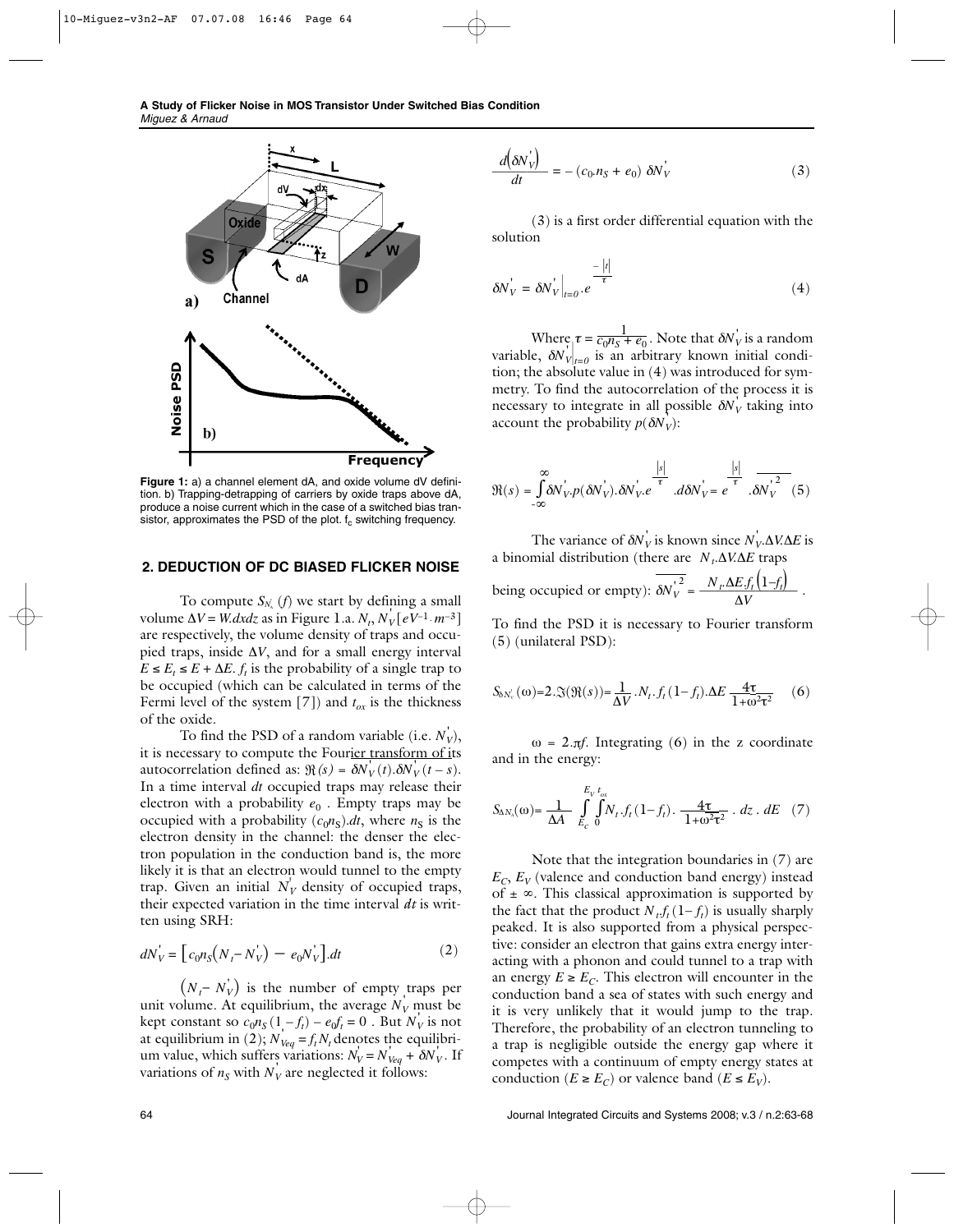Classical approximations to solve (7) assume that  $\tau$  depends only on the distance *z*, and  $N_t$ ,  $f_t$  on the energy. It is then possible to integrate (7) in the distance:

$$
\int_{0}^{t_{\alpha x}} \frac{\tau}{1 + \omega^2 \tau^2} dz = \frac{\lambda}{\omega} \Big( \tan^{-1}(\omega \tau_{t_{\alpha x}}) \cdot \tan^{-1}(\omega \tau(0)) \Big) \approx \frac{\lambda}{4f} \quad (8)
$$

The last approximation is due to the high dispersion in values (7) and shows the classical *1/f* dependence of flicker noise. The integration in the energy of (7) can be carried out with a probability balance generalized to both electrons and holes. A detailed calculation is presented in [7] the result being:

$$
\int_{0}^{\infty} N_{t} f_{t} (1 - f_{t}). \, dE \simeq N_{t} KT \tag{9}
$$

The simplified result is that:

$$
S_{N_x} = \frac{1}{\Delta A} N_t K T \lambda. \frac{1}{f} = \frac{N_{ot}}{\Delta A} \cdot \frac{1}{f}
$$
 (10)

 $N_{\text{ot}} = N_{\text{t}} K T \lambda$  in (10) is the equivalent density of oxide traps, a technology parameter to adjust.

## **A. The variations in** <sup>γ</sup> **coefficient**

It is a known fact that  $\gamma$  in (1) is not exactly 1. Variations in  $\gamma$  are attributed to a non-uniform distribution of traps inside the oxide [8]. At this stage  $\tau$ will still be considered as depending only on *z*. Rewriting (7):

$$
S_{\Delta N_{\lambda}}(\omega) = \frac{1}{\Delta A} \int_{0}^{t_{\alpha}} \eta(z) \cdot \frac{4\tau}{1 + \omega^2 \tau^2} \cdot dz \tag{11}
$$

To evaluate the influence in  $\gamma$  of a non-uniform trap distribution along the oxide, some simulations of (11) were performed for the following cases: A)  $\eta(z)$ constant; B)  $\eta(z)$  positive exponential; C)  $\eta(z)$  linear; D)  $\eta(z)$  negative exponential. The result is shown at several frequencies in Figure 2.a.

The picture demonstrates that the model is still valid for A, B, C, D with different  $\gamma$  coefficients. In the plot of Figure 2.b, the adjusted values of  $\gamma$  for different measurements of flicker noise in MOS transistors are shown.



**Figure 2:** a) Simulated  $\gamma$  for different trap distributions. b) Adjusted  $\gamma$  for different measurements. MA is saturated NMOS, W/L=200/16; MB is saturated PMOS, W/L=200/16; Mc is linear region NMOS, W/L=200/16; M<sub>D</sub> is saturated NMOS, W/L=40/12.

## **3. SIMULATION OF** *1/F* **SWITCHED NOISE**

A reduction in flicker noise PSD is expected in switched operation of the MOSFET [2,13]. Unfortunately, for the calculation of flicker noise in a switched MOS it was not possible to derive an analytical expression analogous to (5). Instead the autocorrelation was calculated using a transient simulation. In other words, for single or multiple traps, their state was simulated along time, using time steps *dt*, with selected statistical assumptions. In this section a general simulation framework for studying *1/f* switched noise is presented.

# **A. Simulation of Flicker noise in DC biased Transistors.**

In deep sub-micron technologies it is possible to see the effect of a single trap usually referred as Random Telegraph Signal (RTS) (Figure 3.a). The deduction of the PSD of RTS can be calculated as in (6) but for a single trap. The result is a Lorentzian spectrum, flat for lower frequencies and decaying with 40 dB per decade starting at the frequency  $f_c$ :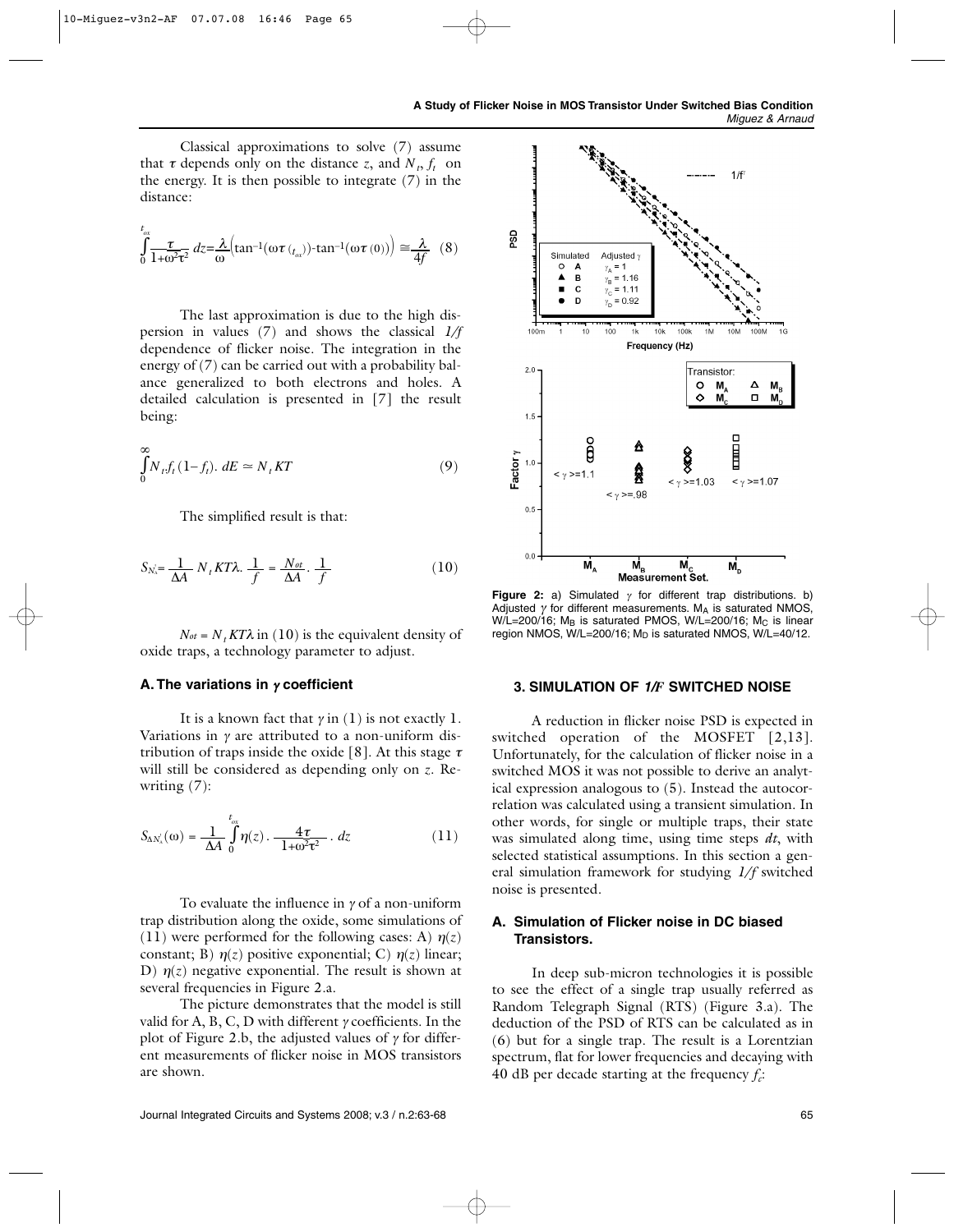$$
S_{RTS}(f) = \frac{4C^2}{(\tau_c + \tau_e) \cdot [(2 \cdot \pi f_c)^2 + (2 \cdot \pi f)^2]}
$$
  
2.  $\pi f_c = \frac{1}{\tau_c} + \frac{1}{\tau_e}$  (12)

We shall denote  $\tau_c$  as the mean time before an electron is captured by the trap and  $\tau_e$  as the mean time before it is emitted. This time constants can be related to the probabilities seen in section II, with  $\tau_c$  =  $1/c_0 n_s$  and  $\tau_e = 1/e_0$ . To simplify simulations it will be assumed  $\tau_c$ <sup>-1</sup> =  $\tau_e$ <sup>-1</sup> =  $\pi f_c$  as in [4]. A time-discrete model of a RTS was implemented in MATLAB. At every time step the probabilities of transition were calculated as follows:

$$
P_{capture} = \frac{T_S}{\tau_c}, \ P_{emission} = \frac{T_S}{\tau_c}
$$
 (13)

Where  $T<sub>S</sub>$  is the time step of our simulation. In Figure 3.b the simulated and theoretical PSD of a RTS with a corner frequency of 800 Hz are shown. This simulation was run 50 times and averaged to reduce error.

Analogous to (8), to simulate the effect of multiple traps with different time constants, all traps are assumed statistically independent of each other. The RTS generated by each trap can then be added to compute the total noise. According to [3] the distri-



of RTS with  $f_c = 800$ Hz.



**Figure 4:** Simulated *1/f* noise with 30 traps.

bution of  $f_c$ 's is log uniform, distributed between  $f_{cH}$ and  $f_{cL}$ , the highest and lowest  $f_c$  frequencies of the traps considered.

$$
g(2.\pi f_c) = \frac{4K_B T A t_{ox} N_t}{2.\pi f_c \log \left(\frac{f_{cH}}{f_{cL}}\right)}\tag{14}
$$

Where  $k_B$  is the Boltzmann constant, *T* is the absolute temperature and *A* the transistor area. This can be modeled by considering traps in logarithmic steps between  $f<sub>cf</sub>$  and  $f<sub>cf</sub>$  [9]. When multiple traps are considered, the *1/f* spectrum is obtained. Figure 4 shows a simulation of *1/f* noise. In this case 30 traps were simulated with  $f_{cH}$ = 23 KHz and  $f_{cL}$ = 1 Hz, and  $T_s = 0.01$  ms.

If only few traps and with just two different time constants are simulated, the results are similar to the ones presented in [11].

# **B. Model for switching 1/f noise**

When dealing with switched transistors, the periodically varying effect of turning 'on' and 'off' the transistor must be considered. When the  $V_{GS}$  voltage is reduced, the carrier density in the channel is reduced as well, and this changes the probabilities of capturing and emitting electrons by the traps.

When  $V_{GS} = 0$ , only a few conducting electrons are present in the channel and the probability of one of them being captured by a trap is negligible. In our simulation, we will consider that no electron will be captured when the transistor is in the 'off' state. On the other hand, the probability of emission of an electron from a trap will increase. We will take into consideration this increase with a factor, *m*, as follows [4]:

 $P_{OFFcapture} = 0$ **Figure 3:** a) Example of a RTS b) Simulated and Theoretical PSD<br>  $P_{OFFemision} = m^* P_{OFFemission}$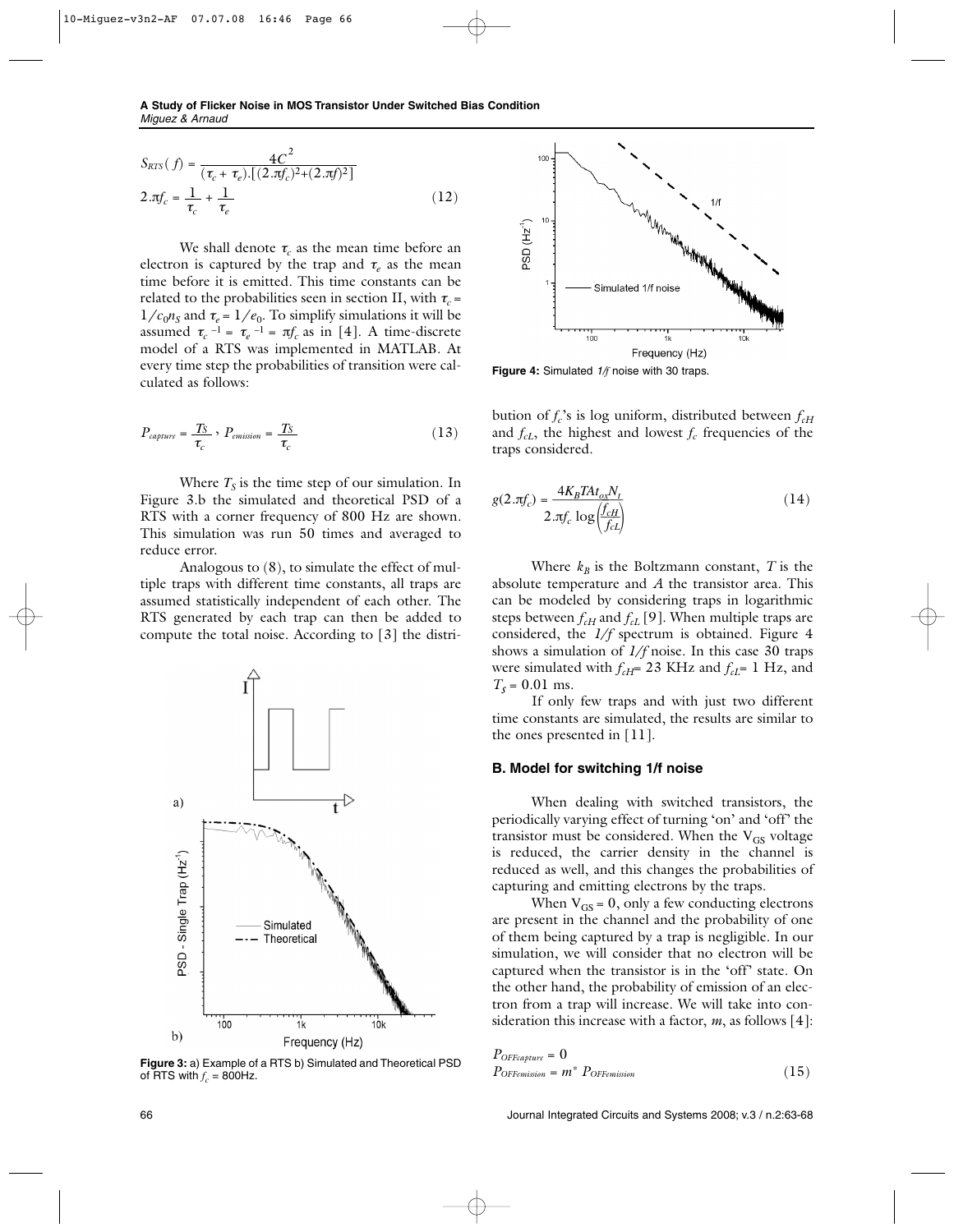Equation (15) is similar to the method of van der Wel et al [4] but simpler because no electron is captured during the 'off' state.

The work by Tian and El Gamal [3] uses the same procedure but with  $m = \infty$ . This model predicts that flicker noise PSD will remain constant at frequencies lower than the switching frequency. But reported measurements [2,13] show that although noise is reduced its PSD still resembles *1/f* at lowest frequencies.

In Figure 5, different simulations with different values of *m* are presented. The reduction of the *1/f* noise can thus be explained, and the *m* parameter can be fitted with experimental data. The simulations were conducted with the same 30 traps of Figure 4, and with a switching frequency of 10 KHz, 50% duty cycle.

#### **C. Resurgence of 1/f noise for lower frequencies**

In the last subsection the reduction of flicker noise was explained but the resurgence of *1/f* spectrum for even lower frequencies reported in [2,13] was not. The assumption in the previous section was that the emission probabilities of all the traps are affected by variations of  $V_{GS}$  in the same way. That is, the *m* factor is the same for all traps. There is no reason for this to be so, and a reasonable hypothesis is to assume that the traps which are farther from the channel (and so with a lower  $f_c$ ) will be less affected by changes in its voltage. In the simulation showed in Figure 6, a simple, but different distribution of values of *m* was selected:

$$
m(f_c) = \begin{cases} 100 & f_c > K \\ 10 & f_c < K \end{cases} \tag{16}
$$

With *K* selected in the simulation of Figure 6, so that only 5 traps will be the less affected. The result of this new simulation shows the behavior of *1/f* noise



**Figure 5:** Different simulation of *1/f* switched noise showing the effect of varying *m*.

Journal Integrated Circuits and Systems 2008; v.3 / n.2:63-68 67 67 67 67 68 67 68 67 68 67 68 67 68 67 68 67 6

at lower frequencies. Although the selected distribution is quite arbitrary, it demonstrates that a physical model taking into account different *m* factors leads to results that can explain observed measurements.

## **D. Duty Cycle dependence**

Another interesting effect to investigate by means of simulations, is the reduction of flicker noise while varying the duty cycle. It is known that this reduction of *1/f* noise is more than one half if the switching is done with a duty cycle of 50%. In figure 7, several simulations for a single trap with  $f_c = 48$  Hz and different values of duty cycle, are shown.

The plot shows the normalized PSD of each trap (normalization means that each simulated PSD was multiplied by the inverse of the duty cycle) allowing the difference in shape of the plots to be observed. The reduction is greater as the time the transistor is in the 'on' state is reduced. This simulation was conducted on the conditions of figure 4 with  $m = 200$ , large enough to make this effect clear.



Figure 6: Simulation using different m factors for different traps. The resurgence of 1/f noise at lower frequencies can be seen.



**Figure 7:** Reduction of 1/f noise for different duty cycles (dc).